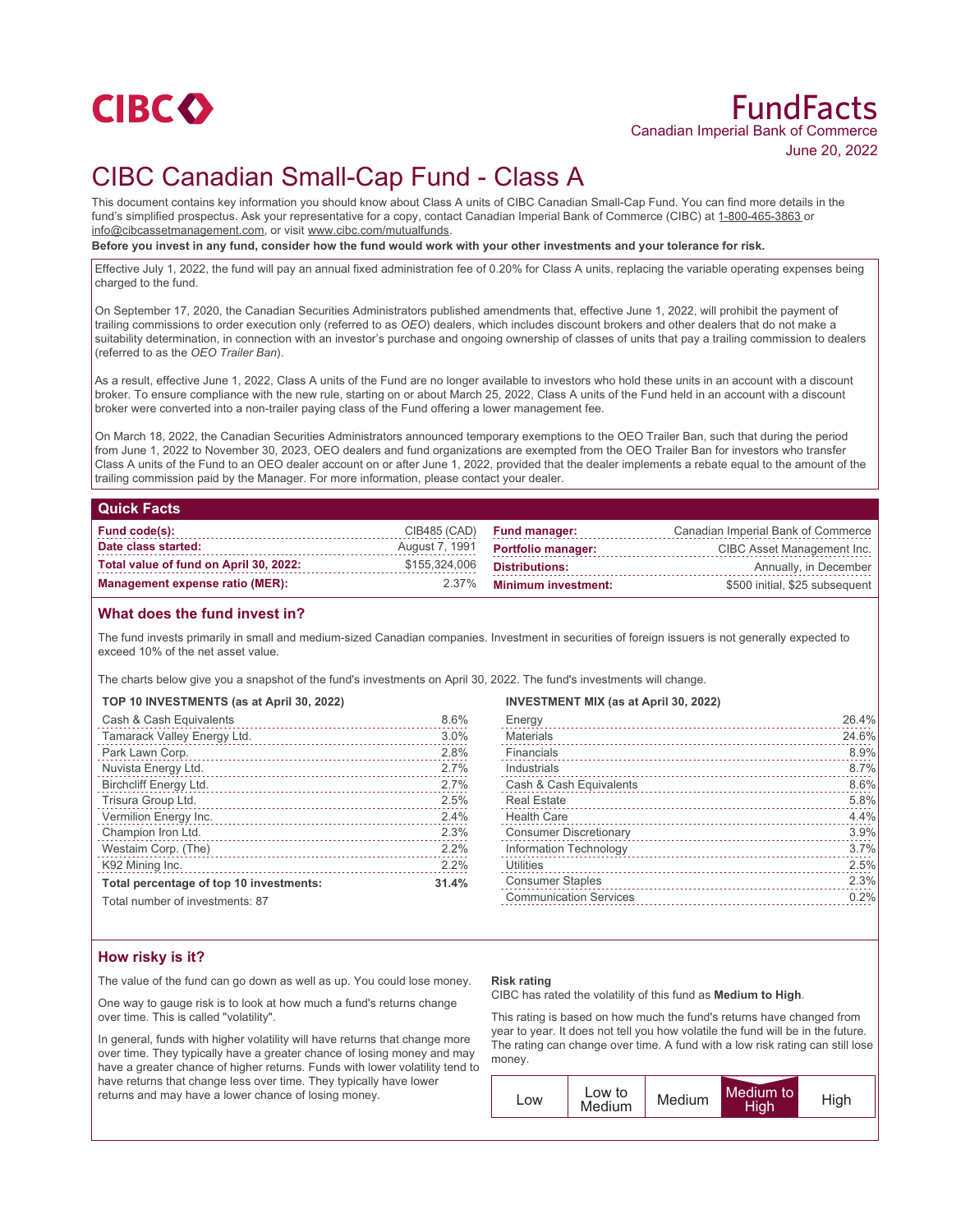# **FundFacts**

For more information about the risk rating, refer to *Investment Risk Classification Methodology* under *Specific Information About Each of the Mutual Funds Described in this Document* in the fund's simplified prospectus. For more information about specific risks that can affect the fund's returns, refer to the simplified prospectus under the section *What are the Risks of Investing in the Fund?* for the fund.

#### **No guarantees**

Like most mutual funds, this fund does not have any guarantees. You may not get back the amount of money you invest.

# **How has the fund performed?**

This section tells you how Class A units of the fund have performed over the past 10 years. Returns are after expenses have been deducted. These expenses reduce the fund's returns.

## **YEAR-BY-YEAR RETURNS**

This chart shows how Class A units of the fund performed in each of the past 10 calendar years. Class A units dropped in value in 4 of the 10 years. The range of returns and change from year to year can help you assess how risky the fund has been in the past. It does not tell you how the fund will perform in the future.



### **BEST AND WORST 3-MONTH RETURNS**

This table shows the best and worst returns for Class A units of the fund in a 3-month period over the past 10 calendar years. The best and worst 3-month returns could be higher or lower in the future. Consider how much of a loss you could afford to take in a short period of time.

|                     | <b>Return</b> | 3 months ending | If you invested \$1,000 at the beginning of the period |
|---------------------|---------------|-----------------|--------------------------------------------------------|
| <b>Best return</b>  | 40.4%         | June 30. 2020   | Your investment would rise to \$1,404                  |
| <b>Worst return</b> | $-34.9\%$     | March 31, 2020  | Your investment would drop to \$651                    |

#### **AVERAGE RETURN**

The annual compounded return of Class A units of the fund was 5.4% over the past 10 years. If you had invested \$1,000 in the fund 10 years ago, your investment would be worth \$1,699 as at April 30, 2022.

| Who is this fund for?                                                                                                    | A word about tax                                                                                                                                                                                                                                                                                                                                                                                                                                                                                  |
|--------------------------------------------------------------------------------------------------------------------------|---------------------------------------------------------------------------------------------------------------------------------------------------------------------------------------------------------------------------------------------------------------------------------------------------------------------------------------------------------------------------------------------------------------------------------------------------------------------------------------------------|
| Investors who:<br>• are seeking long-term growth through capital appreciation; and<br>• are investing for the long term. | In general, you will have to pay income tax on any money you make on a<br>fund. How much you pay depends on the tax laws where you live and<br>whether or not you hold the fund in a registered plan such as a<br>Registered Retirement Savings Plan (RRSP) or a Tax-Free Savings<br>Account (TFSA).<br>Keep in mind that if you hold your fund in a non-registered plan, fund<br>distributions are included in your taxable income, whether you receive<br>them in cash or have them reinvested. |

## **How much does it cost?**

The following tables show the fees and expenses you could pay to buy, own, and sell Class A units of the fund. The fees and expenses - including any commissions - can vary among classes of a fund and among funds. Higher commissions can influence representatives to recommend one investment over another. Ask about other funds and investments that may be suitable for you at a lower cost.

### **1. SALES CHARGES**

There are no sales charges payable when you buy, switch, or sell units of the fund through CIBC Securities Inc. or CIBC Investor Services Inc. You may pay sales charges if you purchase units of the fund through another firm.